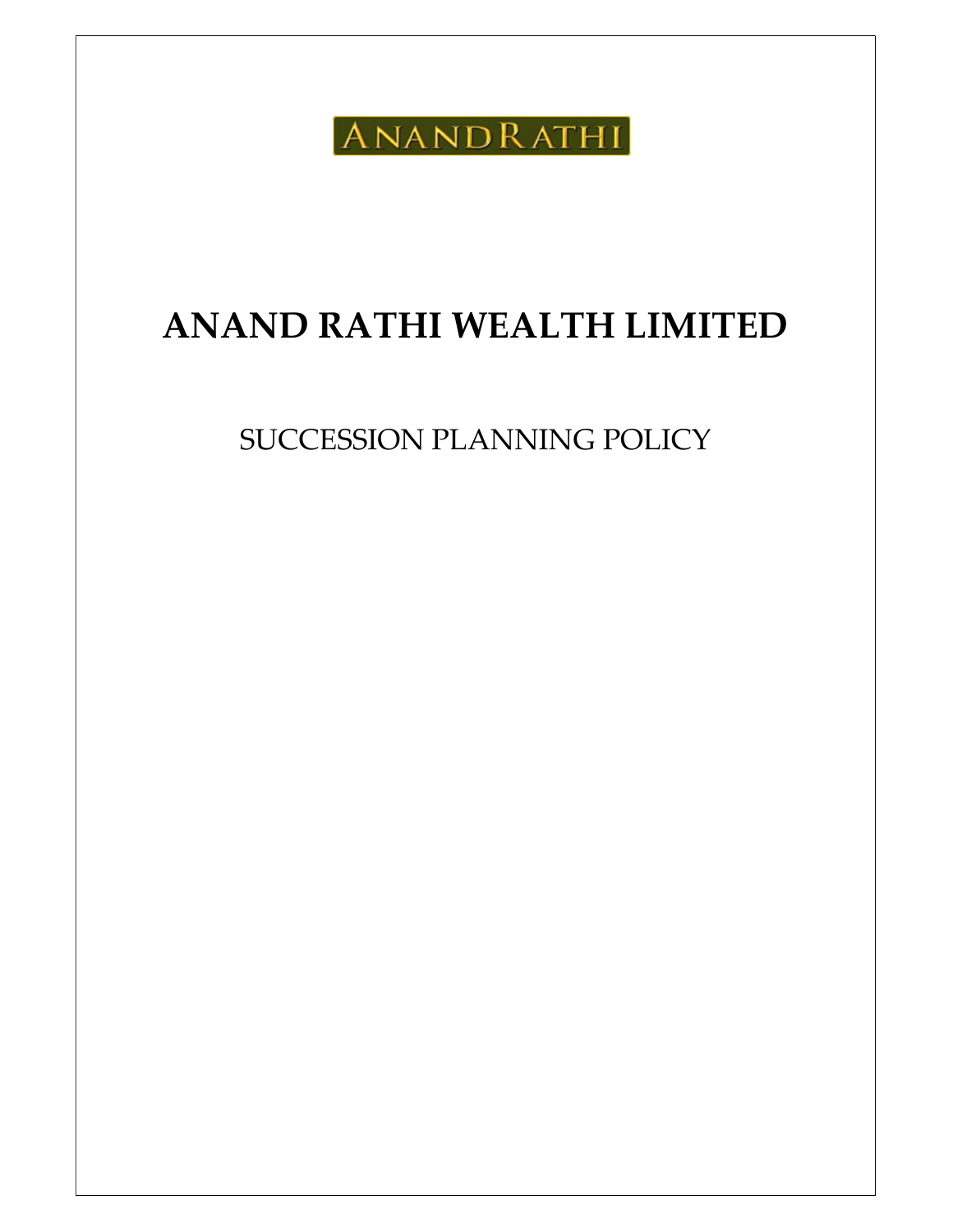# **Contents**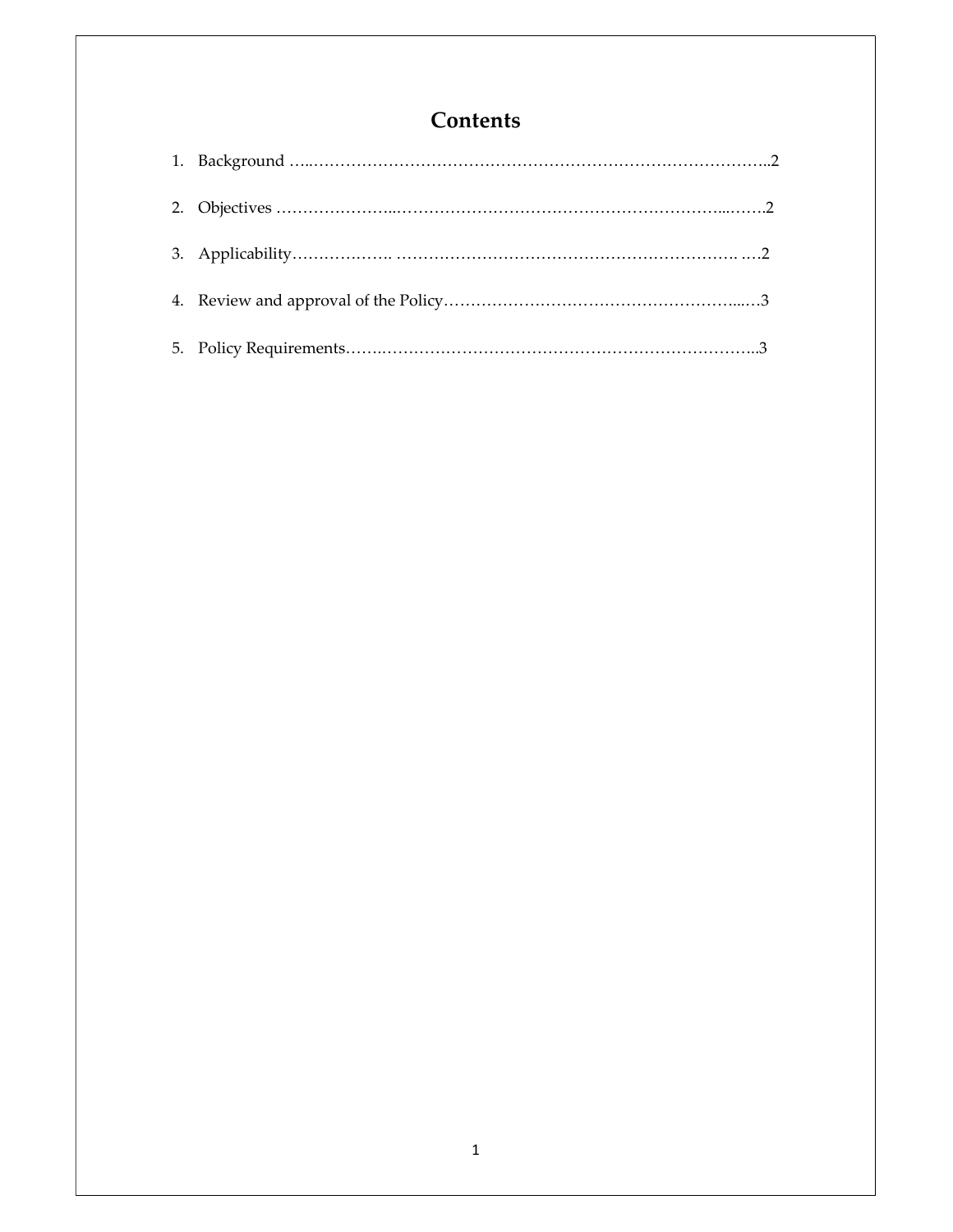#### **Background**

The Securities and Exchange Board of India (SEBI) has mandated the need for a succession policy pursuant to Regulation 17(4) of the SEBI (Listing Obligations and Disclosure Requirements) Regulations, 2015 ("Listing Regulations"). This is one of the most significant attempts to ensure that investors do not suffer due to sudden or unplanned gaps in leadership. It is a mandate for boards of all listed companies to develop an action plan for successful transition of key executives.

As per Section 178 of the Companies Act, 2013 ("Companies Act"), the Company is required to constitute a Nomination and Remuneration Committee, and development of a succession plan for the Board and senior management is an object of the Nomination and Remuneration Committee.

The Company has therefore put in place a Policy on Succession Planning for the Board and Senior Management (hereinafter called the "Succession Policy").

#### **Objective**

The objective of the succession planning program shall, inter-alia, include the following:

- a) To identify and nominate suitable candidates for the Board's approval (including Nomination and Remuneration Committee) to fill the vacancies which arises in the Board of the Company from time to time.
- b) To identify the competency requirements of critical and key positions, assess potential candidates and develop required competency through planned development and learning initiatives.
- c) To identify the key job incumbents in Senior Managerial positions and recommend whether the concerned individual (i) be granted an extension in term/service or (ii)be replaced with an identified internal or external candidate or recruit other suitable candidate(s).
- d) To ensure the systematic and long-term development of individuals in the senior management level to replace when the need arises due to deaths, disabilities, retirements and other unexpected occurrence.

#### Applicability

The Policy shall be applicable for succession planning of the following personnel:

- i. Board members
- ii. Chief Executive Officer
- iii. Chief Financial Officer
- iv. Company Secretary
- v. Senior Managerial Position (VP & above)
- vi. Any other positions within the Company at the discretion of the Managing Director in consultation with the Board.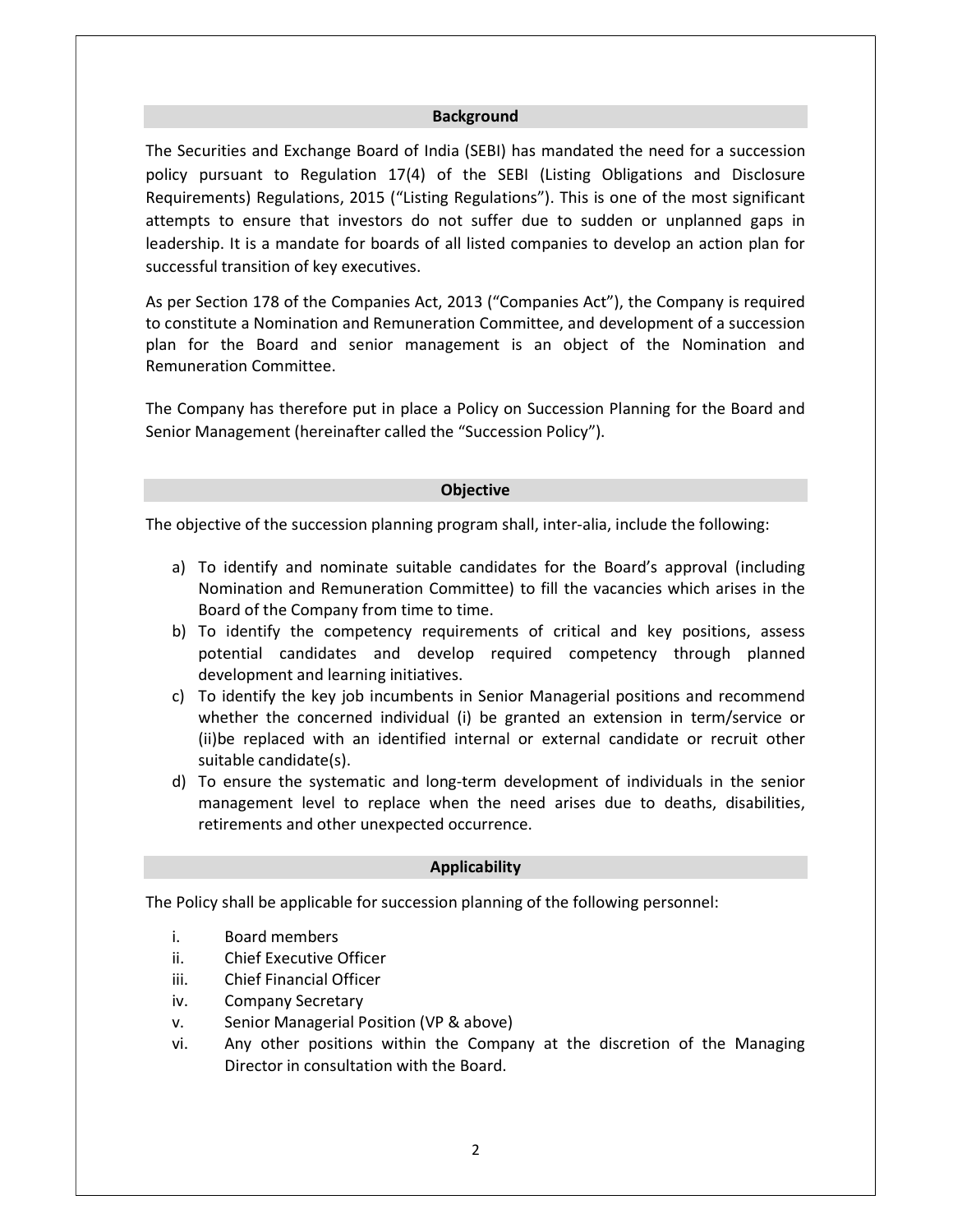### Review and approval of the policy

The policy will be reviewed by Nomination and Remuneration Committee at such intervals, as may be required to be done pursuant to any bylaws, rules, regulations, if any or otherwise. Changes, amendments, if any, in the policy shall be approved by the Board of Directors.

In case of any amendment(s), clarification(s), circular(s) etc. issued by the relevant authorities, not being consistent with the provisions laid down under this Policy, then such amendment(s), clarification(s), circular(s), etc. shall prevail upon the provisions in this Policy and this Policy shall stand amended accordingly.

#### Policy Requirements

The Nomination & Remuneration Committee of the Company shall review the leadership needs of the Company from time to time as under:

# a) Succession Plan for the Board

The Nomination & Remuneration Committee of the Board shall frame a due diligence process based on educational qualification, experience & past track record to determine the suitability of every person who is being considered for the appointment or reappointment as a Director of the Company and every such person shall meet the 'fit and proper' criteria, and accordingly any appointment or re-appointment of a Director shall be subject to prior approval / recommendation by Nomination & Remuneration Committee of the Company.

# b) Succession Plan for the Senior Managerial Personnel

The Nomination & Remuneration Committee shall periodically review and consider the list of senior managerial personnel due for retirement/attrition within the year. The Committee shall also consider the new vacancies that may arise because of business needs/upgradation of Department(s)/Regional Office(s). Considering the above, the Committee shall assess the availability of suitable candidates for the Company's future growth and development. Further, based on the recommendation of the Managing Director, the Nomination & Remuneration Committee:-

- 1) shall evaluate the incumbent after considering all relevant criteria like experience, age, health, leadership quality etc. and recommend to the Board whether the concerned individual
	- (i) be granted an extension in term/service or
	- (ii) be replaced with an identified internal or external candidates.
- 2) shall identify the competency requirements, assess potential candidates and develop required competency through planned development and learning initiatives. The Committee may utilize the services of professional search firms to assist in identifying and evaluating potential candidates.